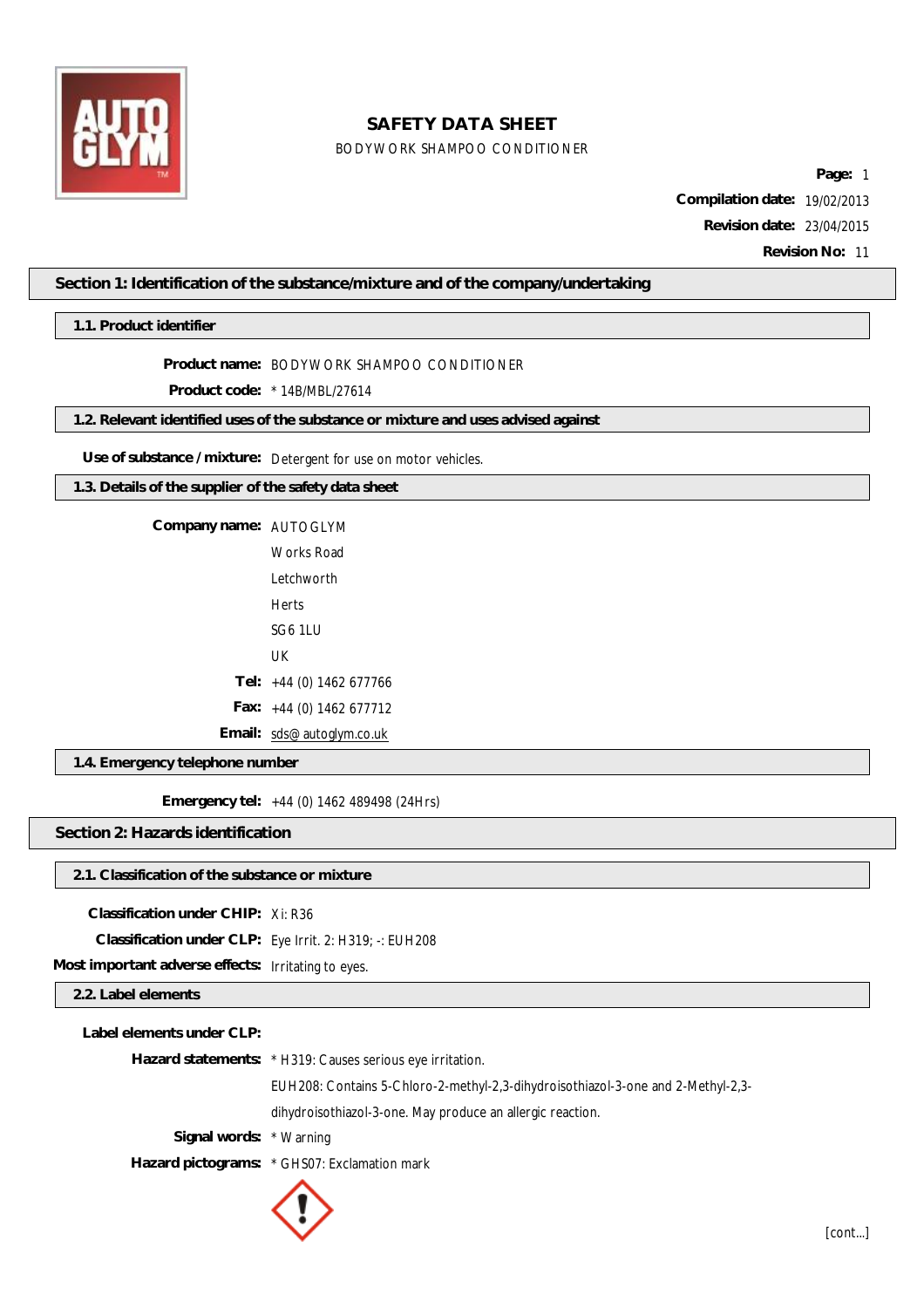#### BODYWORK SHAMPOO CONDITIONER

**Page:** 2 **Precautionary statements:** \* P102: Keep out of reach of children. P280: Wear eye protection. P305+351+338: IF IN EYES: Rinse cautiously with water for several minutes. Remove contact lenses, if present and easy to do. Continue rinsing. P337+313: If eye irritation persists: Get medical advice/attention. **Label elements under CHIP:**

**Hazard symbols:** Irritant.



| Risk phrases: R36: Irritating to eyes.                                                             |
|----------------------------------------------------------------------------------------------------|
| Safety phrases: S2: Keep out of the reach of children.                                             |
| S25: Avoid contact with eyes.                                                                      |
| S26: In case of contact with eyes, rinse immediately with plenty of water and seek medical advice. |

**2.3. Other hazards**

PBT: This product is not identified as a PBT/vPvB substance.

#### **Section 3: Composition/information on ingredients**

**3.2. Mixtures**

#### **Hazardous ingredients:**

D-GLUCOPYRANOSE, OLIGOMERIC, C10-16-ALKYL GLYCOSIDES - REACH registered number(s): 01-2119489417-23-\*\*\*\*

| EINECS | CAS         | Classification<br>CHIP | <b>CLP Classification</b><br>◡∟                      | Percen |
|--------|-------------|------------------------|------------------------------------------------------|--------|
|        | 110615-47-9 | Xi: R36/38             | <b>Skin</b><br>. 2: H315; Eye Dam. 1: H318<br>Irrit. | 1-10%  |

C9-11 ALCOHOL ETHOXYLATE

| 68439-45-2 | Xn: R22: Xi: R41 | Acute Tox. 4: H302; Eye Dam. 1: H318 | 10% |
|------------|------------------|--------------------------------------|-----|
|            |                  |                                      |     |

1-PROPANAMIUM, 3-AMINO-N-(CARBOXYMETHYL)-N,N-DIMETHYL-N-COCO ACYL DERIVS, HYRDOXIDES, INNER SALTS

|  | <sub>0</sub> | 1789.<br>-40-0 | v.<br>· R41<br>$V$ i.<br>R38:<br>AI.<br>$\Delta L$ | 1210<br>$\sim$<br><b>Lve</b><br>⊃arr<br>Irrit<br>SKIP<br>٦.١<br><b>h</b> 10<br> | 10% |
|--|--------------|----------------|----------------------------------------------------|---------------------------------------------------------------------------------|-----|
|--|--------------|----------------|----------------------------------------------------|---------------------------------------------------------------------------------|-----|

**Contains:** 5 - 15% Amphoteric Surfactants

5 - 15% Non-ionic surfactants

<5% Cationic Surfactants

Perfumes

### **Section 4: First aid measures**

**4.1. Description of first aid measures**

**Skin contact:** Wash immediately with plenty of soap and water.

**Eye contact:** Bathe the eye with running water for 15 minutes.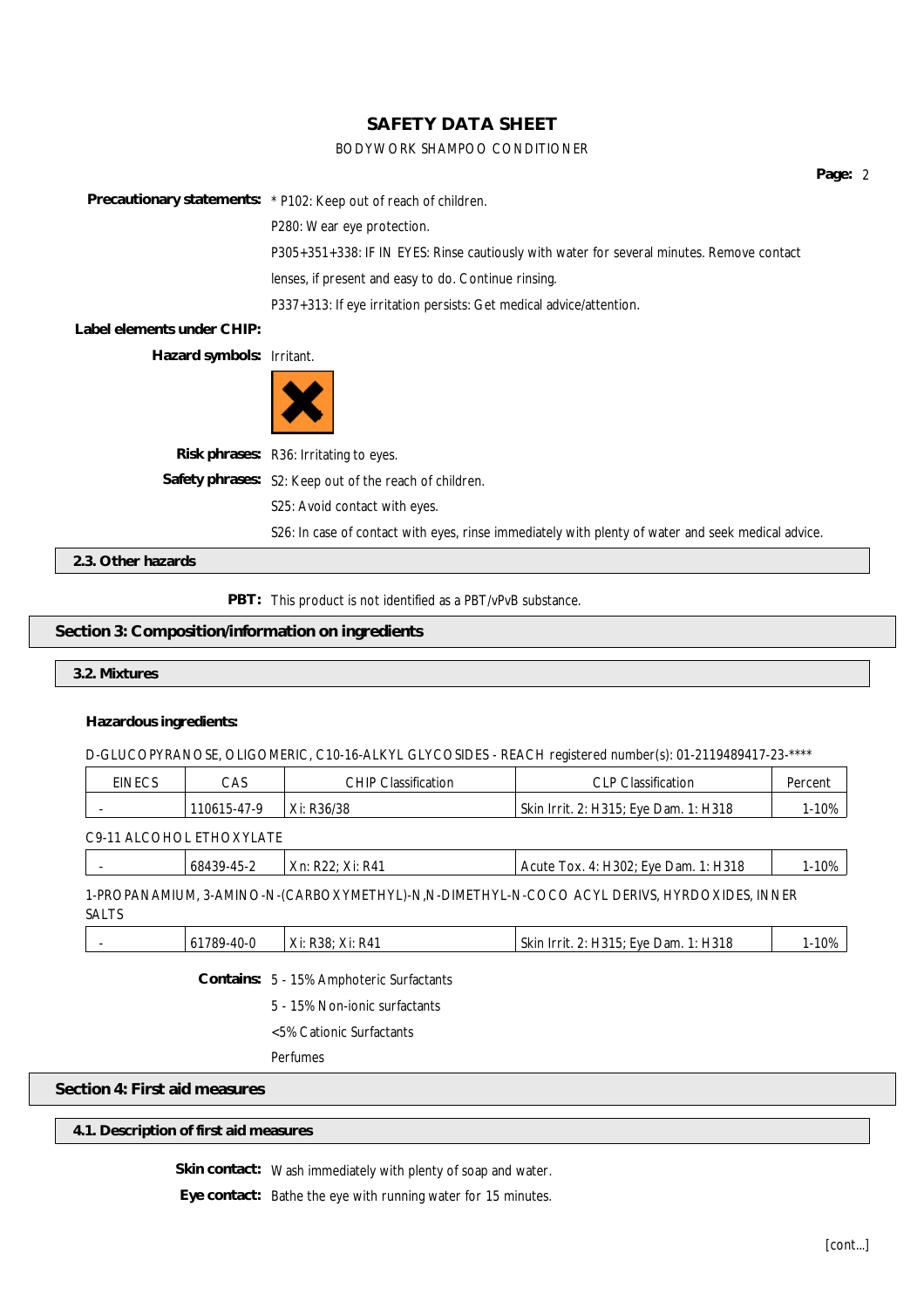#### BODYWORK SHAMPOO CONDITIONER

**Page:** 3

**Ingestion:** Wash out mouth with water.

**Inhalation:** Consult a doctor.

#### **4.2. Most important symptoms and effects, both acute and delayed**

**Skin contact:** There may be mild irritation at the site of contact.

**Eye contact:** There may be irritation and redness.

**Ingestion:** There may be irritation of the throat.

**Inhalation:** No symptoms.

**4.3. Indication of any immediate medical attention and special treatment needed**

**Immediate / special treatment:** Not applicable.

**Section 5: Fire-fighting measures**

**5.1. Extinguishing media**

**Extinguishing media:** Suitable extinguishing media for the surrounding fire should be used. Use water spray to cool

containers.

**5.2. Special hazards arising from the substance or mixture**

**Exposure hazards:** In combustion emits toxic fumes.

**5.3. Advice for fire-fighters**

**Advice for fire-fighters:** Wear self-contained breathing apparatus. Wear protective clothing to prevent contact with skin

and eyes.

**Section 6: Accidental release measures**

**6.1. Personal precautions, protective equipment and emergency procedures**

**Personal precautions:** Refer to section 8 of SDS for personal protection details. Turn leaking containers leak-side up to prevent the escape of liquid.

**6.2. Environmental precautions**

**Environmental precautions:** Do not discharge into drains or rivers. Contain the spillage using bunding.

**6.3. Methods and material for containment and cleaning up**

**Clean-up procedures:** Absorb into dry earth or sand. Transfer to a closable, labelled salvage container for disposal by an

appropriate method.

**6.4. Reference to other sections**

**Reference to other sections:** Refer to section 8 of SDS.

**Section 7: Handling and storage**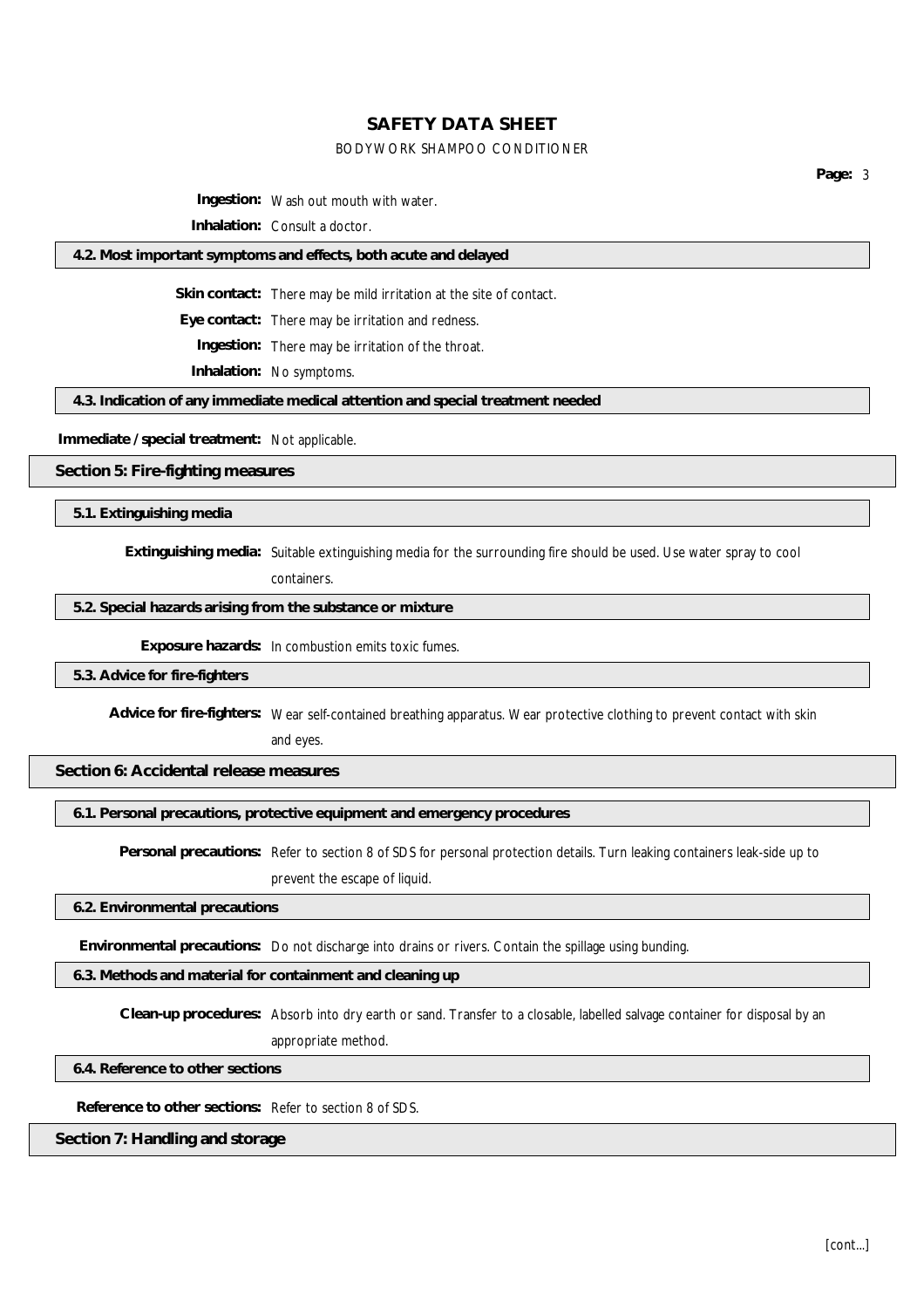#### BODYWORK SHAMPOO CONDITIONER

#### **7.1. Precautions for safe handling**

**Handling requirements:** Avoid direct contact with the substance. Ensure there is sufficient ventilation of the area. Avoid the formation or spread of mists in the air.

## **7.2. Conditions for safe storage, including any incompatibilities**

#### **Storage conditions:** Store in cool, well ventilated area. Keep container tightly closed.

**7.3. Specific end use(s)**

**Specific end use(s):** No data available.

### **Section 8: Exposure controls/personal protection**

**8.1. Control parameters**

**Workplace exposure limits:** No data available.

**DNEL/PNEC Values**

**DNEL / PNEC** No data available.

**8.2. Exposure controls**

**Engineering measures:** Ensure there is sufficient ventilation of the area.

**Respiratory protection:** Respiratory protection not required.

**Hand protection:** Protective gloves.

**Eye protection:** Safety glasses. Ensure eye bath is to hand.

**Skin protection:** Protective clothing.

**Section 9: Physical and chemical properties**

**9.1. Information on basic physical and chemical properties**

| State: Liquid                                 |                                                                          |                                                 |                        |
|-----------------------------------------------|--------------------------------------------------------------------------|-------------------------------------------------|------------------------|
| Colour: Green                                 |                                                                          |                                                 |                        |
|                                               | Odour: Characteristic odour                                              |                                                 |                        |
| Evaporation rate: No data available.          |                                                                          |                                                 |                        |
|                                               | Oxidising: No data available.                                            |                                                 |                        |
|                                               | Solubility in water: Miscible in all proportions                         |                                                 |                        |
| Viscosity: Viscous                            |                                                                          |                                                 |                        |
|                                               | Viscosity test method: Flow time in seconds in a 3 mm ISO cup (ISO 2431) |                                                 |                        |
| Boiling point/range°C: 100                    |                                                                          | Melting point/range °C: No data available.      |                        |
| Flammability limits %: lower: Not applicable. |                                                                          |                                                 | upper: Not applicable. |
| Flash point°C: Not applicable.                |                                                                          | Part.coeff. n-octanol/water: No data available. |                        |
| Autoflammability°C: Not applicable.           |                                                                          | Vapour pressure: No data available.             |                        |
| Relative density: 1,0065                      |                                                                          | pH: 6.9                                         |                        |
|                                               | VOC g/l: No data available.                                              |                                                 |                        |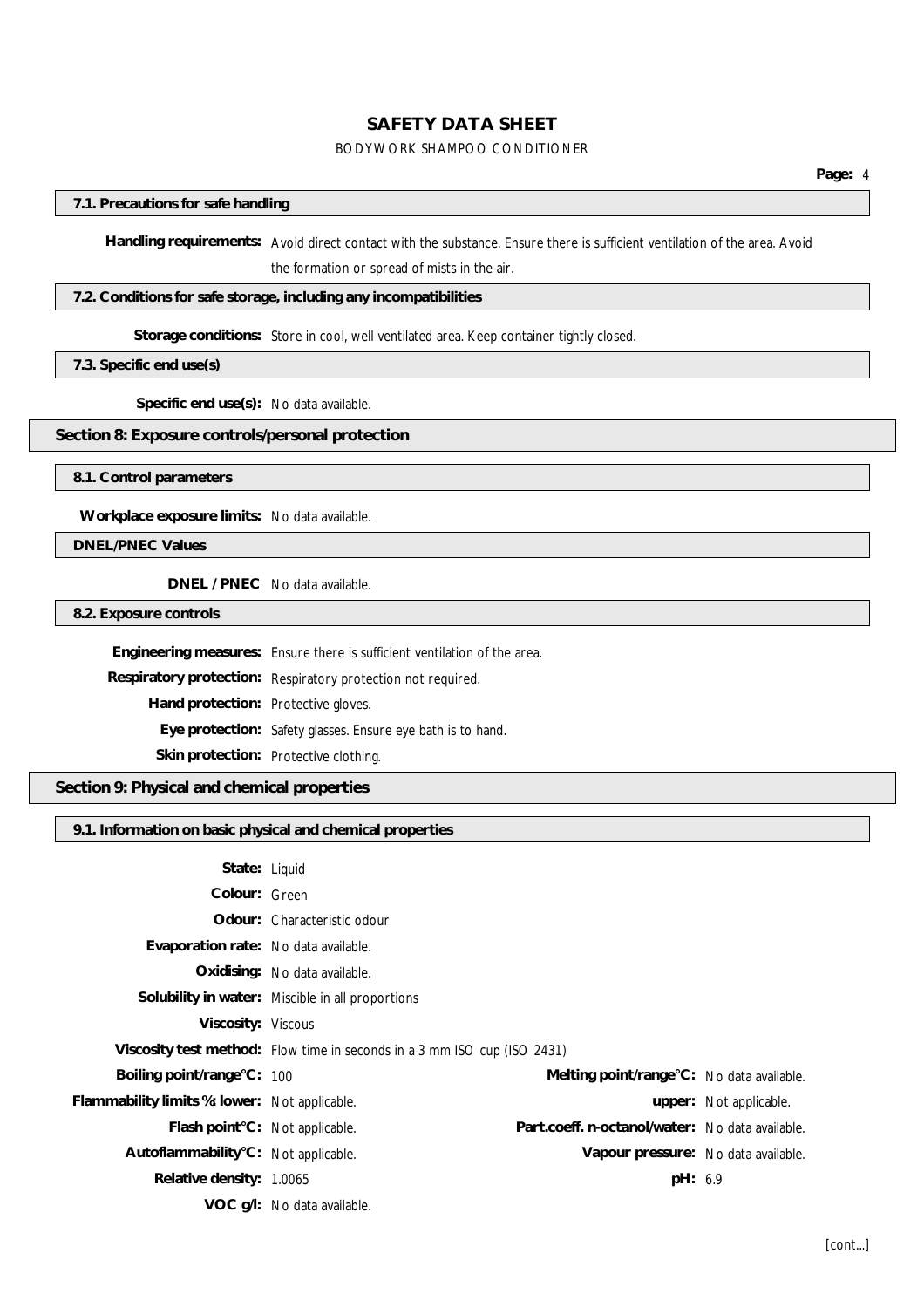#### BODYWORK SHAMPOO CONDITIONER

**Page:** 5

#### **9.2. Other information**

**Other information:** No data available.

#### **Section 10: Stability and reactivity**

**10.1. Reactivity**

**Reactivity:** Stable under recommended transport or storage conditions.

**10.2. Chemical stability**

**Chemical stability:** Stable under normal conditions.

#### **10.3. Possibility of hazardous reactions**

**Hazardous reactions:** Hazardous reactions will not occur under normal transport or storage conditions.

Decomposition may occur on exposure to conditions or materials listed below.

**10.4. Conditions to avoid**

**Conditions to avoid:** Heat.

**10.5. Incompatible materials**

**Materials to avoid:** Strong oxidising agents. Strong acids.

#### **10.6. Hazardous decomposition products**

**Haz. decomp. products:** In combustion emits toxic fumes.

**Section 11: Toxicological information**

**11.1. Information on toxicological effects**

#### **Hazardous ingredients:**

## **D-GLUCOPYRANOSE, OLIGOMERIC, C10-16-ALKYL GLYCOSIDES**

| <b>ORL</b> | ADAT<br><b>NAI</b> | LUJI' | 2000 | $- - - -$ |
|------------|--------------------|-------|------|-----------|
|            |                    |       |      |           |

**Relevant effects for mixture:**

| Effect          | Route  | <b>Basis</b>                                            |
|-----------------|--------|---------------------------------------------------------|
| Irritat<br>tior | $OP^+$ | calculated<br>$\overline{\phantom{a}}$<br>⊤ Hazar dous. |

#### **Symptoms / routes of exposure**

**Skin contact:** There may be mild irritation at the site of contact.

**Eye contact:** There may be irritation and redness.

**Ingestion:** There may be irritation of the throat.

**Inhalation:** No symptoms.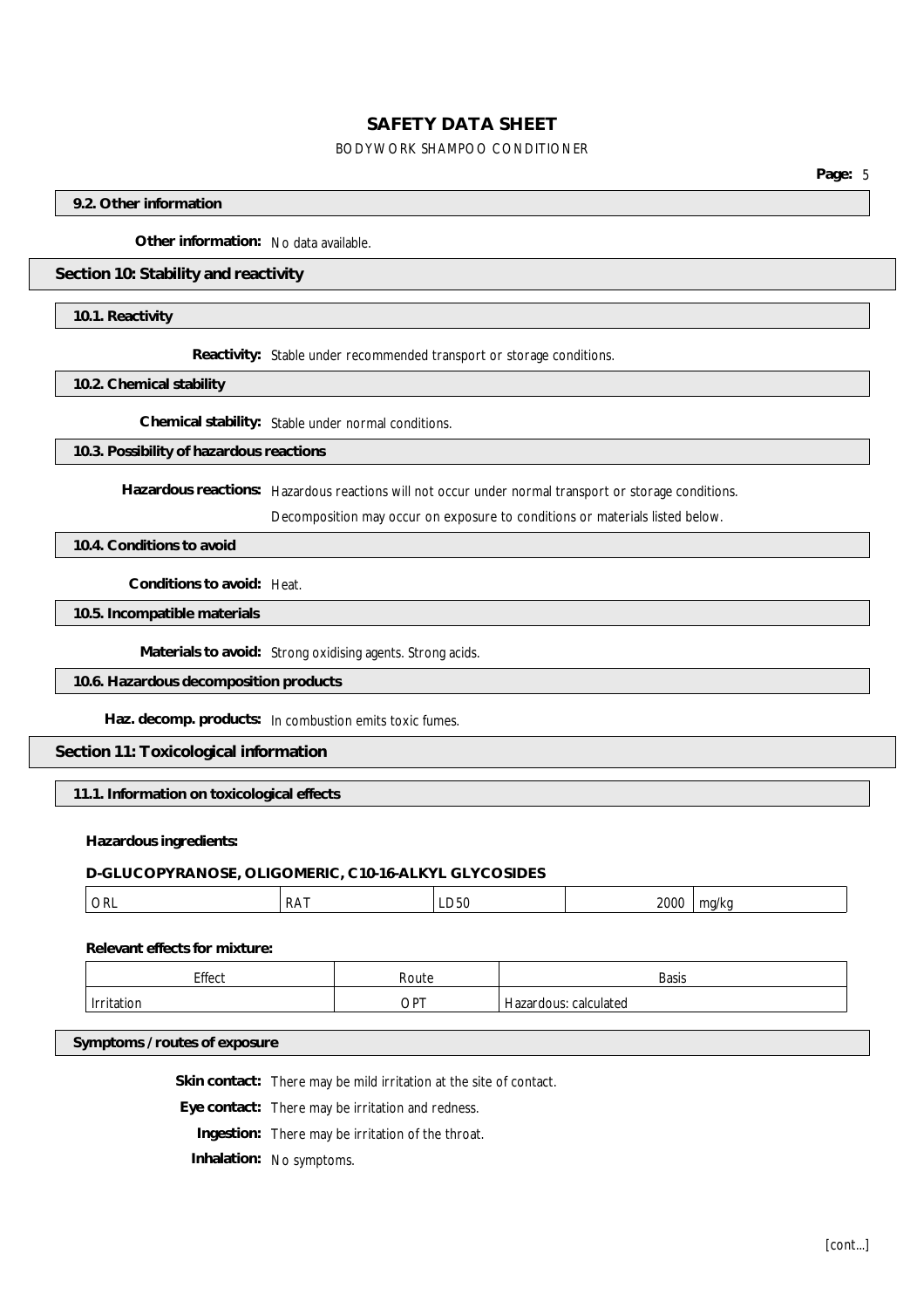## BODYWORK SHAMPOO CONDITIONER

**Page:** 6

| Section 12: Ecological information                                                                                        |                                                                                                 |          |                 |  |
|---------------------------------------------------------------------------------------------------------------------------|-------------------------------------------------------------------------------------------------|----------|-----------------|--|
| 12.1. Toxicity                                                                                                            |                                                                                                 |          |                 |  |
| Hazardous ingredients:                                                                                                    |                                                                                                 |          |                 |  |
| 1-PROPANAMIUM, 3-AMINO-N-(CARBOXYMETHYL)-N,N-DIMETHYL-N-COCO ACYL DERIVS, HYRDOXIDES, INNER                               |                                                                                                 |          |                 |  |
| ZEBRAFISH (Brachydanio rerio)                                                                                             |                                                                                                 | 96H LC50 | $1 - 10$   mg/l |  |
| 12.2. Persistence and degradability                                                                                       |                                                                                                 |          |                 |  |
| Persistence and degradability: Biodegradable.                                                                             |                                                                                                 |          |                 |  |
| 12.3. Bioaccumulative potential                                                                                           |                                                                                                 |          |                 |  |
| Bioaccumulative potential: No bioaccumulation potential.                                                                  |                                                                                                 |          |                 |  |
| 12.4. Mobility in soil                                                                                                    |                                                                                                 |          |                 |  |
|                                                                                                                           | Mobility: Readily absorbed into soil.                                                           |          |                 |  |
| 12.5. Results of PBT and vPvB assessment                                                                                  |                                                                                                 |          |                 |  |
|                                                                                                                           | PBT identification: This product is not identified as a PBT/vPvB substance.                     |          |                 |  |
| 12.6. Other adverse effects                                                                                               |                                                                                                 |          |                 |  |
| Other adverse effects: Negligible ecotoxicity.                                                                            |                                                                                                 |          |                 |  |
| Section 13: Disposal considerations                                                                                       |                                                                                                 |          |                 |  |
| 13.1. Waste treatment methods                                                                                             |                                                                                                 |          |                 |  |
| Waste code number: 070601                                                                                                 |                                                                                                 |          |                 |  |
|                                                                                                                           | NB: The user's attention is drawn to the possible existence of regional or national regulations |          |                 |  |
|                                                                                                                           | regarding disposal.                                                                             |          |                 |  |
| Section 14: Transport information                                                                                         |                                                                                                 |          |                 |  |
|                                                                                                                           | Transport class: This product does not require a classification for transport.                  |          |                 |  |
| Section 15: Regulatory information                                                                                        |                                                                                                 |          |                 |  |
| 15.1. Safety, health and environmental regulations/legislation specific for the substance or mixture                      |                                                                                                 |          |                 |  |
| 15.2. Chemical Safety Assessment                                                                                          |                                                                                                 |          |                 |  |
| Chemical safety assessment: A chemical safety assessment has not been carried out for the substance or the mixture by the |                                                                                                 |          |                 |  |

supplier.

**Section 16: Other information**